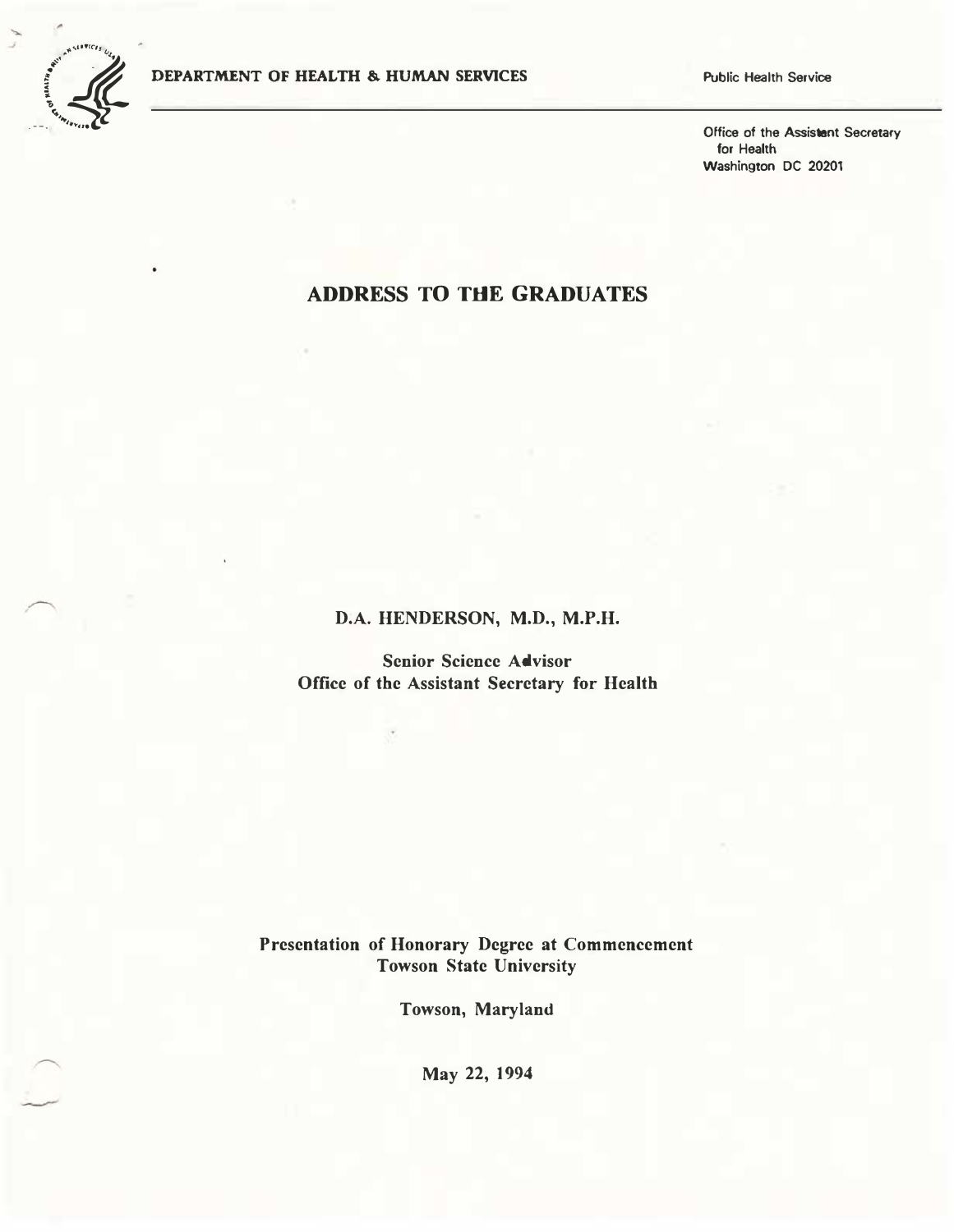## ADDRESS TO THE GRADUATES

I am most indebted to the President and Trustees of this distinguished University and, indeed, to all of you gathered here today on this festive occasion  $-$  both for the distinction of the degree and for the privilege of forever after being considered your fellow alumnus. The introduction was most warm and generous.

Sir John Wilson, a distinguished British barrister, was always pleased by American introductions. In England, as be pointed out to me, one was customarily introduced with cool civility. In France, the introductions could last twenty minutes or more and the chairman, who had insisted on seeing the speaker's notes beforehand, often left the speaker desperately improvising new material. Or, in South Asia, as I discovered, I was frequently called to the podium an hour or more after I was supposed to conclude, but with the hope expressed that I would realize that the program was running late.

After my return from Switzerland and our final conquest of smallpox, I was regularly asked to distill from that experience the single most important lesson I had learned. That seemed like a quite impossible task but I did give the matter a great deal of thought. I concluded finally that the ultimate lesson was to choose carefully one's area of specialization. Over the course of a decade, I had achieved international status as an expert in smallpox. Like any recognized specialist, I had come to know more and more about less and less. And, suddenly, there was no smallpox  $-$  and certainly no market for those skills. What else was I suited to be but a Dean?

--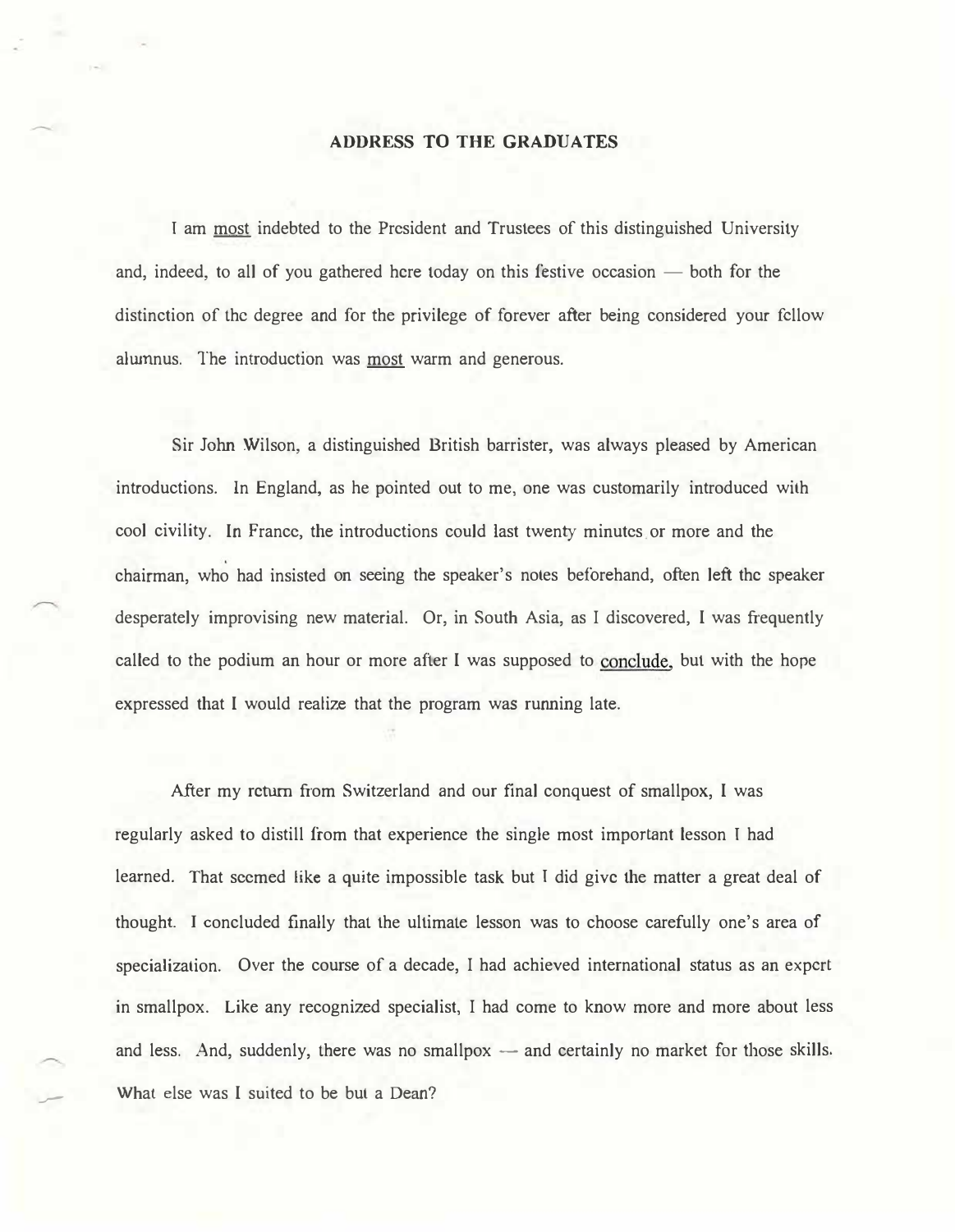Fourteen years as a Dean trains one well in dealing with parking problems which are never solved; tuition fees which are always too high; faculty salaries which are always too low; and student services which never seem to match what the students seem to want. Good training to become science advisor to the President.

And certainly, that role provided a unique view of the world, although not so glamorous as some might believe. As I came to learn, status and perquisites preoccupied many. I was amused by the three most greatly envied perks of the White House senior advisors. The first was one's telephone number. A "456" exchange, I was told, was given only to the most senior advisors and that everyone in Washington recognized this. However, I never discovered anyone outside of the White House who was aware of this. The second perk was admission to the White House Mess  $\frac{1}{x}$  a pleasant enough room in the West Wing seating perhaps 30 people and served by Navy Mess stewards. The menu was imprinted with a great Presidential seal and carried no prices. One's guests were duly impressed that one could eat so well every day at taxpayers' expense. What they didn't know was that at the end of the month one received a personal bill for some of the most expensive lunches in Washington. The third perk was the chauffeured limousines but after John Sununu's too generous use of such transportation, the motor pool shrank in size so dramatically that most of us used the conunon taxi or walked. As with so many other positions, the perks proved illusory and of little relevance compared to the substance of what was accomplished. And, to me, accomplishment is what distinguishes an interesting job from dull routine.

-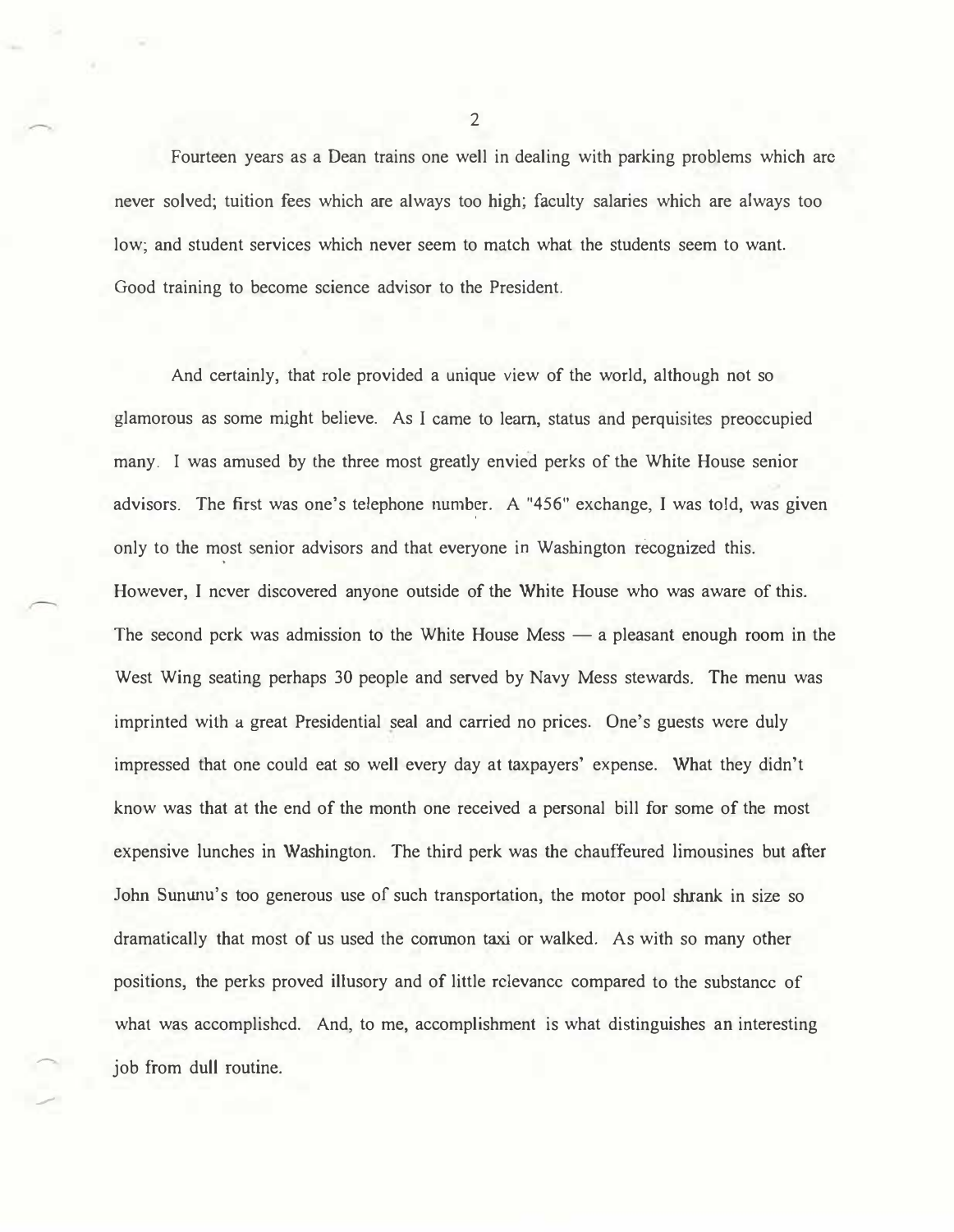For a new graduate one of the most vexing questions, and the one most often posed to me is, quite simply  $-1$  want to do something meaningful, something substantive, with my life, something challenging, something which offers the satisfaction of achievement. Where do I begin?

But where you begin is the wrong question. If you focus on tomorrow, next week, next month, even next year, you remain chained to the present. There is a need to look beyond the beginning  $-$  to dream and to dream even what others may regard as unrealistic or impossible.

I recall well when we first talked seriously about the global eradication of smallpox, we received from our mentors no end of sage advice - best summarized in terms of "can't be done," "social utopia," "never been done before," "impossible to mobilize all countries to do anything." Fortunately  $-$  and I do mean fortunately  $-$  we were young then and all too inexperienced in the vagaries of world politics and all too ignorant of the litany of failures in social programs. We had a dream and, technically, we saw no reason why that dream could not be realized.

Our first steps were tentative ones with any number of false starts and mistakes but we continued to focus on the ultimate goal of eradication. We were soon to discover that our principal obstacles were often as not the most experienced and knowledgeable politicians and scientists who offered all manner of reasons why particular initiatives and

-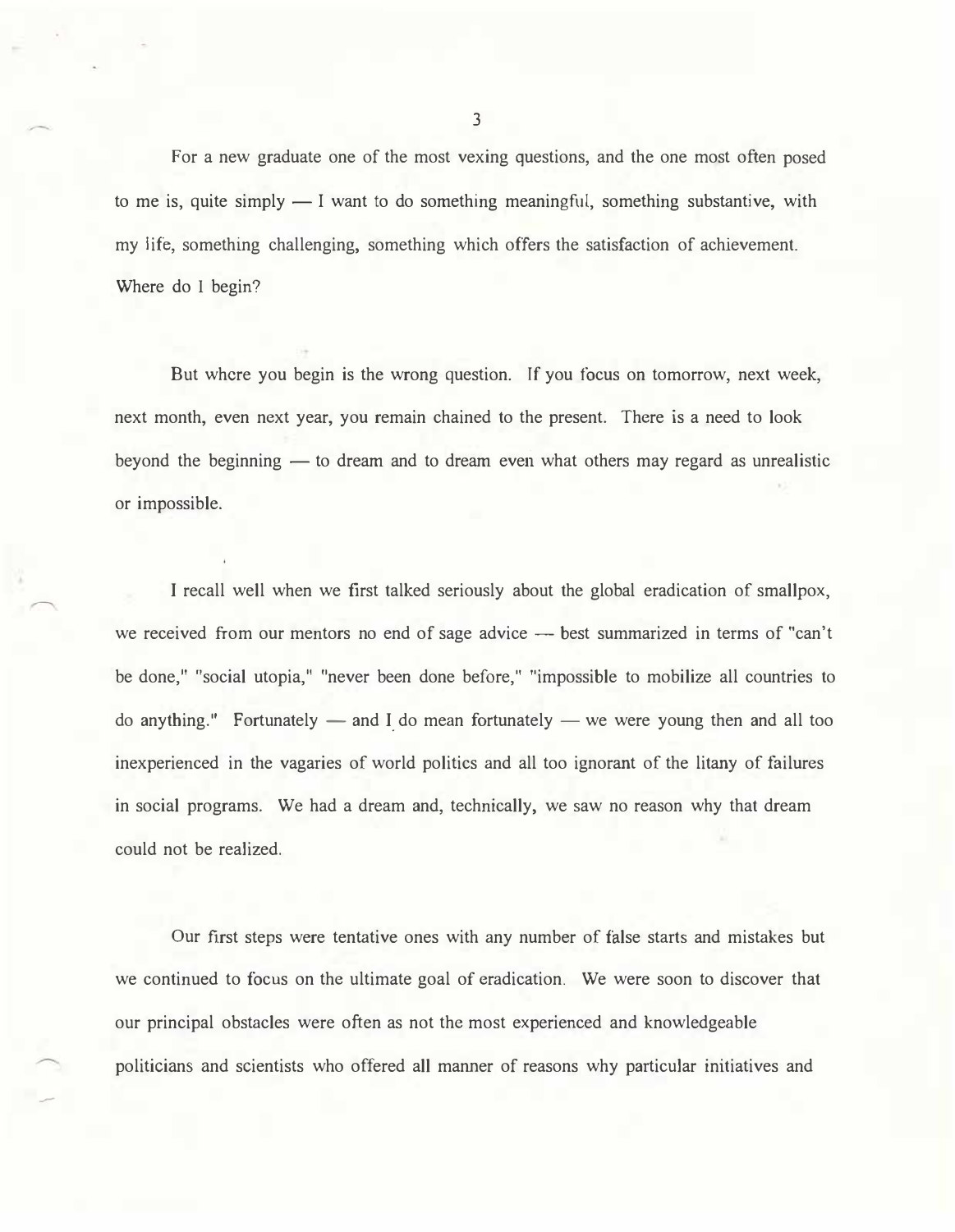strategies would fail. As they saw it, there was, in fact, no need to experiment with new approaches which were predictably doomed to failure. Never mind that many of these had never been tried. Increasingly, in our recruiting, we enlisted staff whose primary attributes were motivation, intelligence and willingness to make a commitment  $-$  past experience became less and less relevant and the average age of our staff became ever younger. Eventually, our international staff comprised nearly half of all staff in the World Health Organization under the age of 40.

It was a dedicated staff from many parts of the world who were far better at digging a Landrover out of the mud than attending a diplomatic reception. Much to everyone's surprise, young women, even in profoundly orthodox Muslim countries such as Afghanistan, performed in an extremely capable manner; Russians worked well with Americans even during the coldest of the Cold War. We were united in a common goal.

A program strategy of outbreak control and vaccination worked well but long before eradication was achieved, we began looking beyond this immediate goal to ask why all children should not be vaccinated against other serious diseases like polio, measles, diphtheria, whooping cough, tetanus and tuberculosis. Vaccines against these diseases were in widespread use in the wealthy industrialized countries but no more than two in 100 children in the developing world  $-2\%$  — were being vaccinated. Hospital wards were full of children paralyzed by polio or dying of whooping cough and tetanus. More than one billion doses of vaccine each year would be needed.

--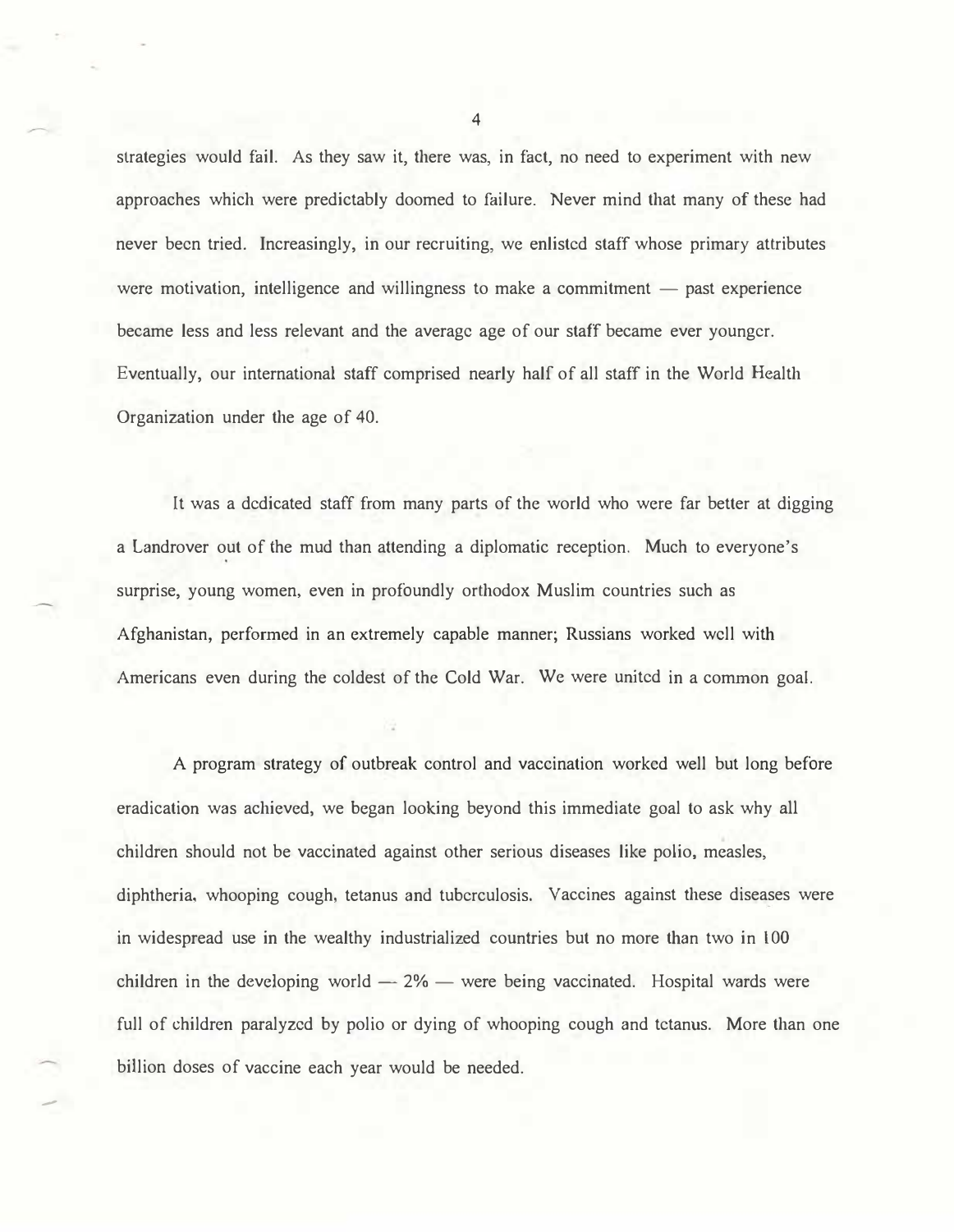We met with health officials, we held meetings, we asked for help from various assistance Agencies and we described our vision to the Press. It was patiently explained to us again and again that smallpox eradication was a special case and that there was little interest in supporting such an ambitious scheme. However, we began with what we had and steadily, step by step, we recruited increasing support. By 1980 - some 20% of the world's children were being vaccinated. UNICEF and Rotary International joined the effort and ten years later  $-$  in 1990  $-$  an international summit including 73 heads of state met in New York to celebrate the goal we had set of vaccinating 80% of the world's children against 6 major diseases.

In 1985, another goal was set  $-$  to eradicate poliomyelitis from the Western Hemisphere and this August we will celebrate the third year without a single case of polio in any country of the Americas. Now we are engaged in a global polio eradication campaign and yet another initiative. to develop new and more effective vaccines for universal use  $-$  hopefully a vaccine against AIDS will be one of those vaccines.

Many public health staff, from many nations, have participated and are participating as architects and builders in this grand venture  $-$  a venture which in less than 30 years has reached the point where more than 5 million fewer deaths are occurring each year. And, in every country, as more children survive, the birth rates are falling. The outcome  $-$  fewer, but healthier children.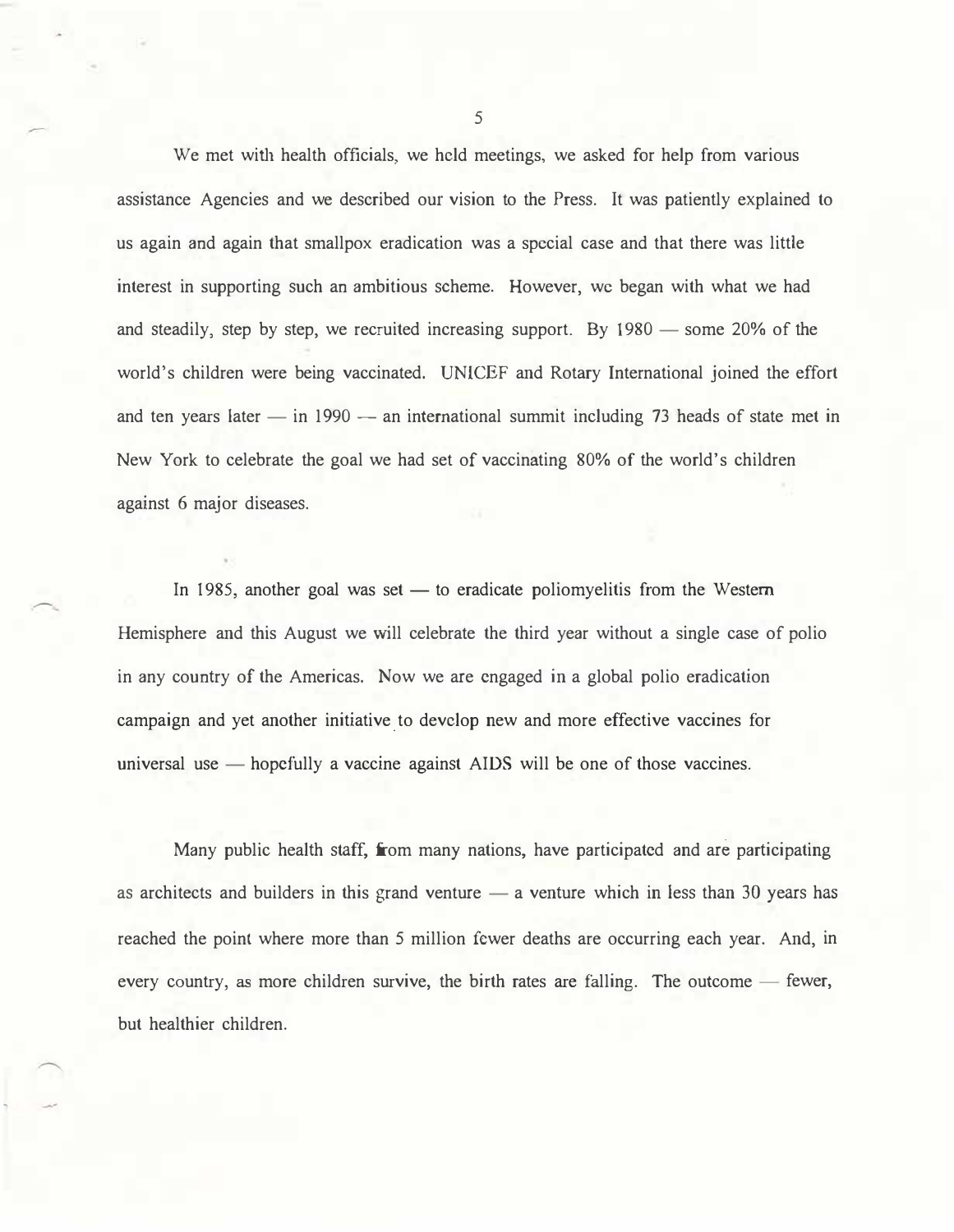What has been the secret of success? The reasons are two and they are today no different than they were 25 years ago. In every meeting I attend — there are a remarkably large number of young people — motivated and enthusiastic — who have yet to learn all the reasons why the seemingly impossible cannot be achieved. The strength of their convictions, and their creativity derives from being in the field, seeing for themselves, listening to workers and clients at all levels, constantly asking the questions  $\sim$  can't we do better, can't we do more? By and large, they are not very good at routine office work and they are highly allergic to diplomatic receptions and cocktail parties.

Are there other international challenges out there besides that of immunization? Countless. What we require is vision, imagination and youth. To me, the view is brighter than ever if we now seize the challenge.

We have emerged into a post Cold-War period with an opportunity for the first time in 50 years to reduce significantly the hemorrhage of resources and personnel into military armament. Forty years ago, President Eisenhower, a soldier by profession I remind you, said in a speech: "Every gun that is fired, every warship launched, every rocket fired signifies, in the formal sense, a theft from those who are hungry and not fed, those who are fed and not clothed. This world in arms is not spending money alone, it is spending the sweat of labors, the genius of its scientists, the hopes of its children." Resources are not, in fact, the limiting factor. We can now foresee both the prospect and the mechanisms which could realize Toynbee's prophecy that the latter part of the 20th century could be the age